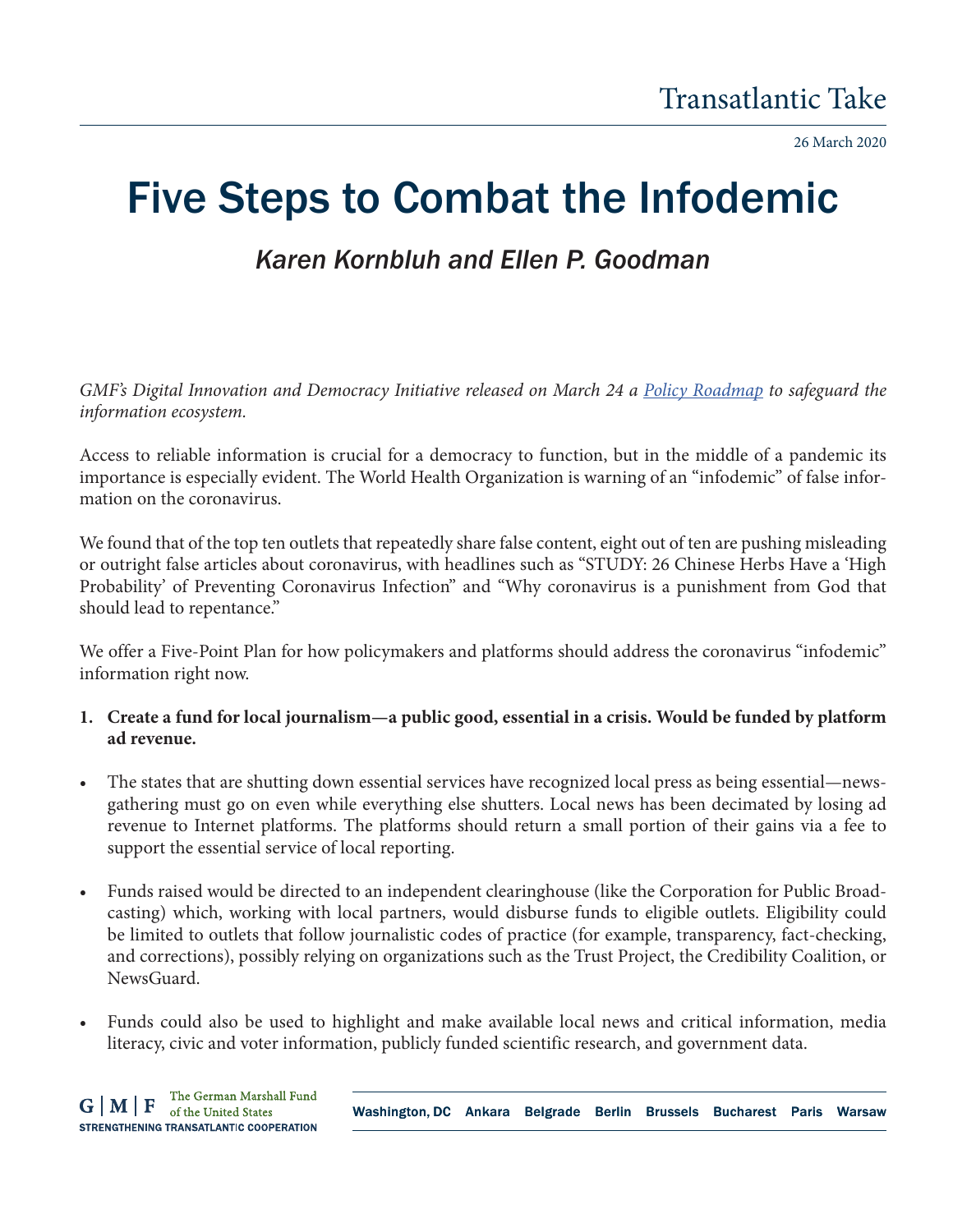26 March 2020

- **2. Insist the dominant platforms—Facebook/Instagram, Google/YouTube, Twitter—join with public watchdogs to create a code of conduct to combat today's confusing company-specific rules that have failed to stem disinformation. Platforms should also release compliance data and submit to audit.** The uniform, transparent code should be focused on practices not content.
- The code should commit to using only accredited fact-checkers and relying on scientific and public health bodies (like CDC and WHO) for the promulgation of sound science. It should set practices for steering users towards verified information and away from conspiracy theories, including rules for what content is penalized and how (e.g. amplification reduction, takedowns).
- With enhanced enforcement must come a robust, transparent appeals process and the release of data on enforcement actions (in a privacy protected fashion) for monitoring by researchers, civil society, or a government agency.
- **3. Platforms should employ user design to highlight credible scientific information and news organizations that follow journalistic standards and heighten the cognitive autonomy of users—so users no longer need operate in digital darkness, unaware when viewing and sharing false content.** User interfaces should empower users, offering transparency, information, and options that are accessible and intuitive.
- News: To be identified as news, linked content should disclose sources of funding and editorial control and comply with journalistic standards of fact-checking and transparency. Platforms should agree to highlight independent, public-interest news outlets that follow such journalistic standards.
- Algorithms: Platforms should provide greater disclosure of the way algorithms operate, including about how content is curated, ranked, targeted, and recommended.
- Transparent Design: In addition, users should receive easy to understand information about whether a video or audio has been altered, and user verification should be routine to make it easier to identify, label, remove, and archive bots and fake accounts.
- Friction: Salubrious friction should be introduced to slow the circulation of harmful information, for example by defaulting out of personal data sharing, defaulting out of endless scroll, and down-ranking non-credible sources.
- **4. Hold platforms responsible for harmful viral misinformation.** Section 230 immunity should be modified so that the largest platforms are exposed to liability for harmful content that has garnered a certain level of engagement—content that has been hugely amplified and which the platforms have presumably had an opportunity to take down.
- **5. The public health emergency highlights the danger of messages, funded by dark money, targeting small audiences. Platforms must finally be required to adopt more ad transparency—including a standardized searchable ad database and know-your-customer procedures to bring dark-money funding into the light—to fact check ads, and to limit ad targeting.**